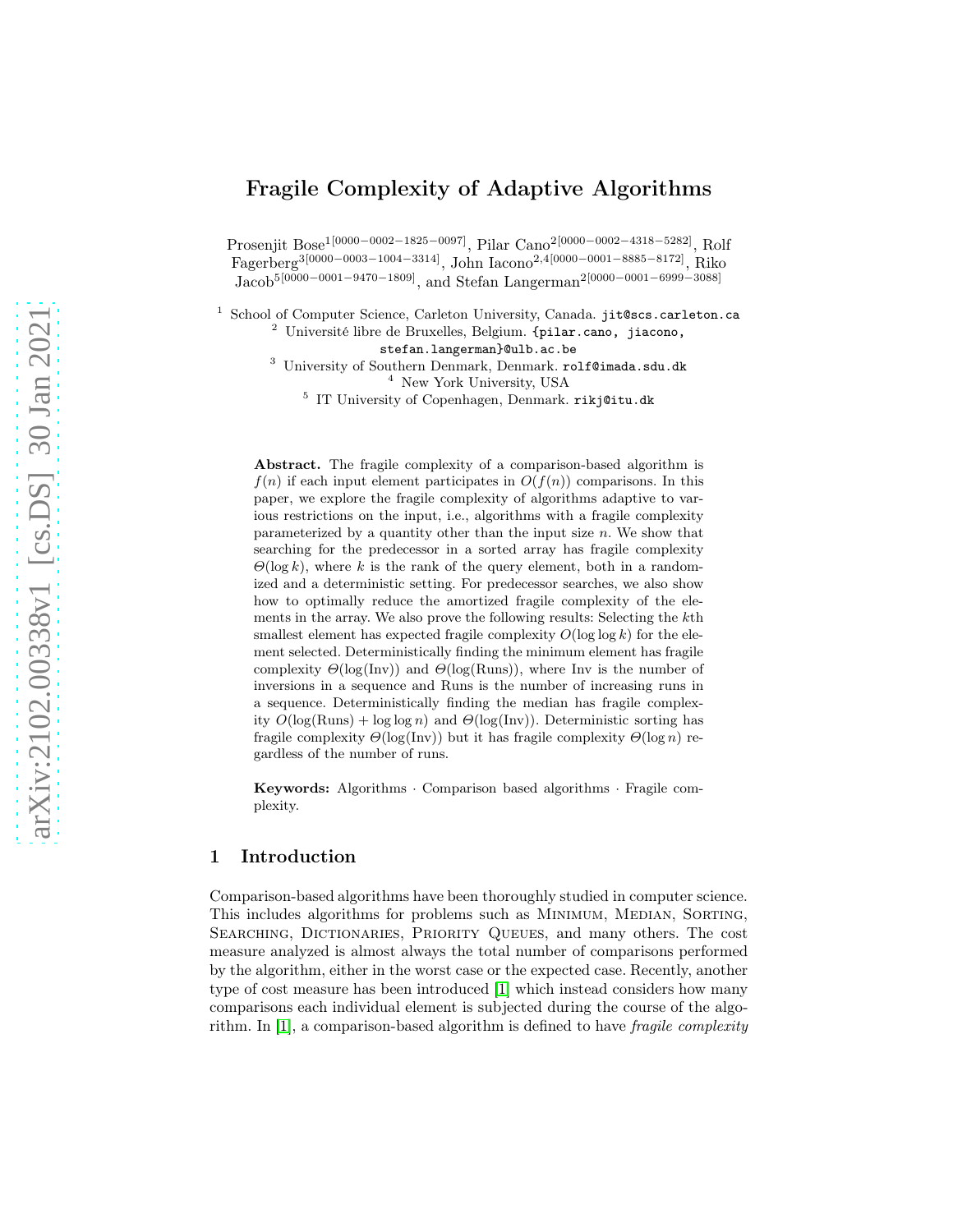$f(n)$  if each individual input element participates in at most  $f(n)$  comparisons. The fragile complexity of a computational problem is the best possible fragile complexity of any comparison-based algorithm solving the problem.

This cost measure has both theoretical and practical motivations. On the theoretical side, it raises the question of to what extent the comparisons necessary to solve a given problem can be spread evenly across the input elements. On the practical side, this question is relevant in any real world situation where comparisons involve some amount of destructive impact on the elements being compared (hence the name of the cost measure). As argued in [\[1\]](#page-13-0), one example of such a situation is ranking of any type of consumable objects (wine, beer, food, produce), where each comparison reduces the available amount of the objects compared. Here, an algorithm like QuickSort, which takes a single object and partitions the whole set with it, may use up this pivot element long before the algorithm completes. Another example is sports, where each comparison constitutes a match and takes a physical toll on the athletes involved. If a comparison scheme subjects one contestant to many more matches than others, both fairness to contestants and quality of result are impacted—finding a winner may not be very useful if this winner has a high risk of being injured in the process. The negative impact of comparisons may also be of non-physical nature, for instance when there is a privacy risk for the elements compared, or when bias grows if few elements are used extensively in comparisons.

### 1.1 Previous work

In [\[1\]](#page-13-0), the study of algorithms' fragile complexity was initiated and a number of upper and lower bounds on the fragile complexity for fundamental problems was given. The problems studied included Minimum, the Selection, Sorting, and HEAP CONSTRUCTION, and both deterministic and randomized settings were considered. In the deterministic setting, Minimum was shown to have fragile complexity  $\Omega(\log n)$  and SORTING to have fragile complexity  $O(\log n)$ . Since Sorting can solve Selection, which can solve Minimum, the fragile complexity of all three problems is  $\Theta(\log n)$ . The authors then consider randomized algorithms, as well as a more fine-grained notion of fragile complexity, where the objective is to protect selected elements such as the minimum or median (i.e., the element to be returned by the algorithm), possibly at the expense of the remaining elements. Among other results, it is shown in [\[1\]](#page-13-0) that MINIMUM can be solved incurring expected  $O(1)$  comparisons on the minimum element itself, at a price of incurring expected  $O(n^{\epsilon})$  on each of the rest. Also a more general trade-off between the two costs is shown, as well as a close to matching lower bound. For SELECTION, similar results are given, including an algorithm incurring expected  $O(\log \log n)$  comparisons on the returned element itself, at a price of incurring expected  $O(\sqrt{n})$  on each of the rest.

An earlier body of work relevant for the concept of fragile complexity is the study of sorting networks, started in 1968 by Batcher [\[5\]](#page-13-1). In sorting networks, and more generally comparator networks, the notion of depth (the number of layers, where each layer consists of non-overlapping comparators) and size (the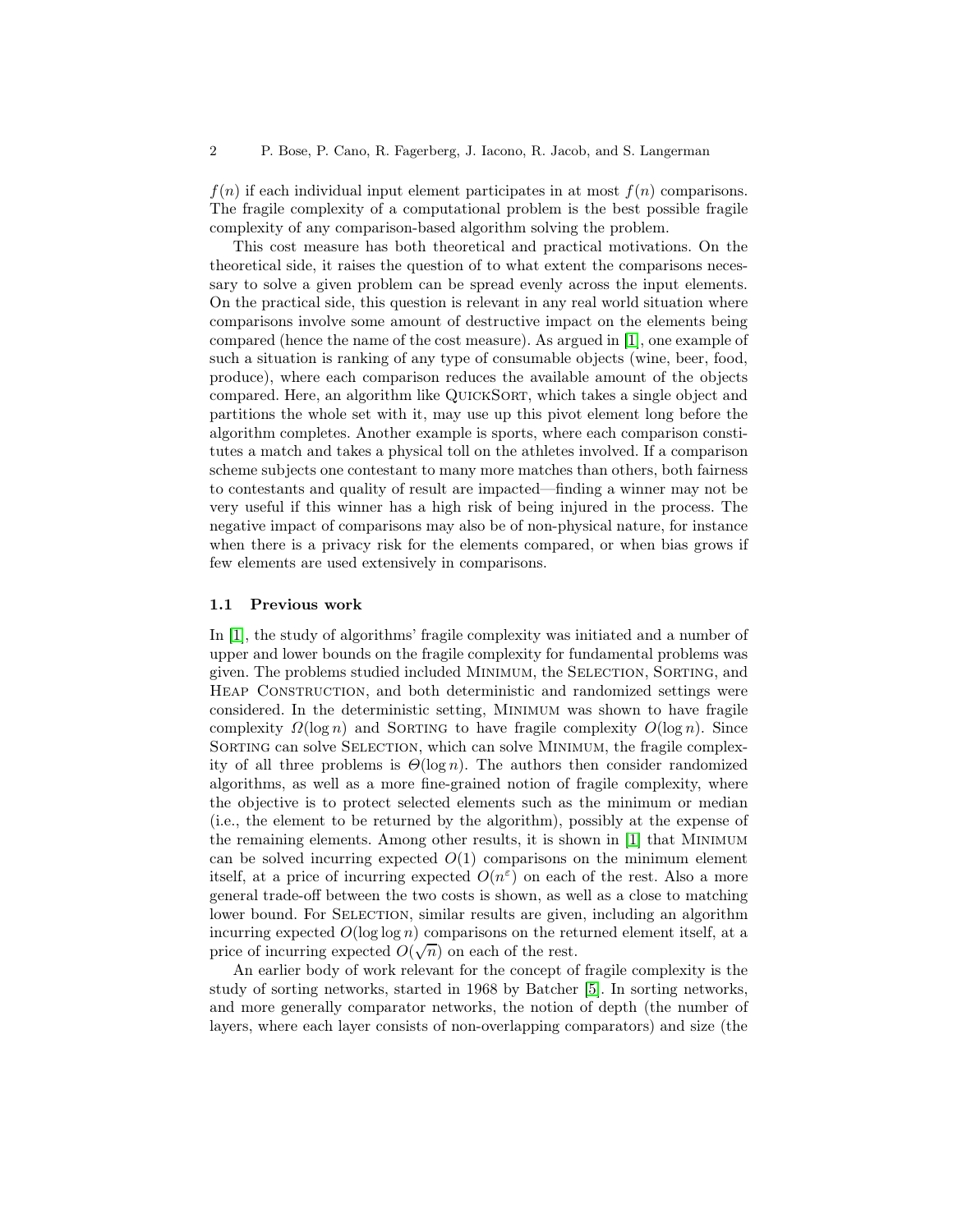total number of comparators) correspond to fragile complexity and standard worst case complexity, respectively, in the sense that a network with depth  $f(n)$ and size  $s(n)$  can be converted into a comparison-based algorithm with fragile complexity  $f(n)$  and standard complexity  $s(n)$  by simply simulating the network.

Batcher, as well as a number of later authors [9,16[,17,](#page-14-0)20], gave sorting networks with  $\mathcal{O}(\log^2 n)$  depth and  $\mathcal{O}(n \log^2 n)$  size. For a long time it was an open question whether better results were possible. In 1983, Ajtai, Komlós, and Szemerédi [\[2](#page-13-2)[,3\]](#page-13-3) answered this in the affirmative by constructing a sorting network of  $\mathcal{O}(\log n)$  depth and  $\mathcal{O}(n \log n)$  size. This construction is quite complex and involves expander graphs [\[22,](#page-14-1)23]. It was later modified by others [8,12,18,21], but finding a simple, optimal sorting network, in particular one not based on expander graphs, remains an open problem. Comparator networks for other problems, such as selection and heap construction have also been studied [\[4,](#page-13-4)[6](#page-13-5)[,15](#page-14-2)[,19](#page-14-3)[,26\]](#page-14-4).

While comparator networks are related to fragile complexity in the sense that results for comparator networks can be transfered to the fragile complexity setting by simple simulation, it is demonstrated in [\[1\]](#page-13-0) that the two models are not equivalent: there are problems where one can construct fragile algorithms with the same fragile complexity, but with strictly lower standard complexity (i.e., total number of comparisons) than what is possible by simulation of comparison networks. These problems include SELECTION and HEAP CONSTRUCTION.

### 1.2 Our Contribution

In many settings, the classical worst case complexity of comparison-based algorithms can be lowered if additional information on the input is known. For instance, sorting becomes easier than  $\Theta(n \log n)$  if the input is known to be close to sorted. Another example is searching in a sorted set of elements, which becomes easier than  $O(\log n)$  if we know an element of rank close to the element searched for. Such algorithms may be described as adaptive to input restrictions (using the terminology from the sorting setting  $[10]$ ). Given that the total number of comparisons can be lowered in such situations, the question arises whether also reductions in the fragile complexity are possible under these types of input restrictions.

In this paper, we expand the study of the fragile complexity of comparisonbased algorithms to consider the impact of a number of classic input restrictions. We show that searching for the predecessor in a sorted array has fragile complexity  $\Theta(\log k)$ , where k is the rank of the query element, both in a randomized and a deterministic setting. For predecessor searches, we also show how to optimally reduce the amortized fragile complexity of the elements in the array. We also prove the following results: Selecting the kth smallest element has expected fragile complexity  $O(\log \log k)$  for the element selected. Deterministically finding the minimum element has fragile complexity  $\Theta(\log(\text{Inv}))$  and  $\Theta(\log(\text{Runs})),$ where Inv is the number of inversions in a sequence and Runs is the number of increasing runs in a sequence. Deterministically finding the median has fragile complexity  $O(\log(Runs) + \log \log n)$  and  $\Theta(\log(\text{Inv}))$ . Deterministic sorting has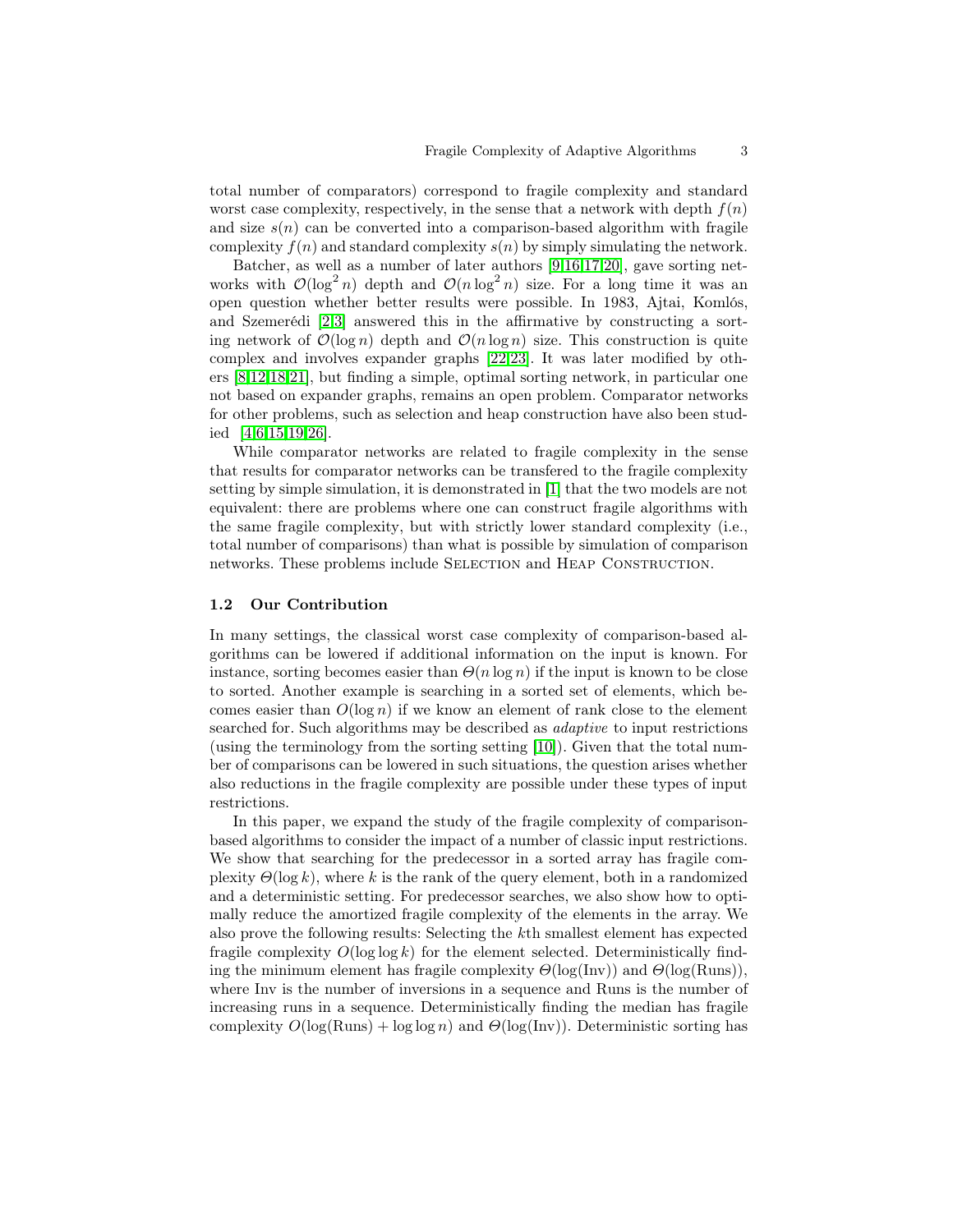fragile complexity  $\Theta(\log(\text{Inv}))$  but it has fragile complexity  $\Theta(\log n)$  regardless of the number of runs.

## 2 Searching

The problem of predecessor searching is, given a sorted array  $A$  with  $n$  elements,  $A[0]...A[n-1]$ , answer queries of the form "What is the index of the largest element in  $A$  smaller than  $x$ ?" Binary search is the classic solution to the predecessor search problem. It achieves  $\log n$  fragile complexity for x, and fragile complexity at most one for each element of A. We can improve on this in two ways. The first is where we try to keep the fragile complexity of  $x$  small, which is possible if we know something about the rank of  $x$ . We show that the optimal dependency on the rank of x is  $\Theta(\log k)$  where k is its rank, both for deterministic and randomized algorithms.<sup>[6](#page-3-0)</sup> The second setting is where we are concerned with the fragile complexity of the other elements. While there is no way to improve a single search, classical deterministic binary search will always do the first comparison with the same element (typically the median). Hence we consider deterministic algorithms that improve the amortized fragile complexity of any element of the array A over a sequence of searches.

### <span id="page-3-1"></span>2.1 Single search

**Theorem 1.** Let A be a sorted array. Determining the predecessor of an element x within A has fragile complexity  $\Theta(\log k)$  for deterministic and randomized algorithms, where  $k$  is the rank of  $x$  in  $A$ .

Proof. The upper bound follows from standard exponential search [11]: We compare x to  $A[2], A[4], A[8], \ldots$  until we find the smallest i such that  $x < A[2^i]$ . We perform a binary search with the initial interval  $[2^{i-1}, 2^i]$ . If x has the predecessor  $A[k]$ , this requires  $O(\log k)$  comparisons.

For the lower bound assume we have a deterministic algorithm to determine the rank of an element x. If the answer of the algorithm is  $k$ , let  $B_k$  be the bit-string resulting from concatenating the sequence of the outcomes of the comparisons performed by the algorithm, the *i*-th bit  $B_k[i] = 0$  for  $x < A[k]$ , otherwise it is 1. Because the algorithm is deterministic and correct, all these bit-strings are different and they are a code for the numbers  $1, \ldots, n$ . Now, for any k, consider the uniform distribution on the numbers  $0, \ldots, k-1$ , a distribution with entropy log k. By Shannon's source coding theorem, the average code length must be at least  $\log k$ , i.e.,  $\sum_{i=0}^{k-1} |B_i| \ge k \log k$ .

For a contradiction, assume there would be an algorithm with  $|B_i| \leq \log i$ (the binary logarithm itself). Then for  $k > 1$ ,  $\sum_{i=0}^{k-1} |B_i| < k \log k$ , in contrast to Shannon's theorem.

<span id="page-3-0"></span> $6$  For simplicity of exposition, we assume the rank is close to one, but the result clearly holds for rank distance to other positions in A.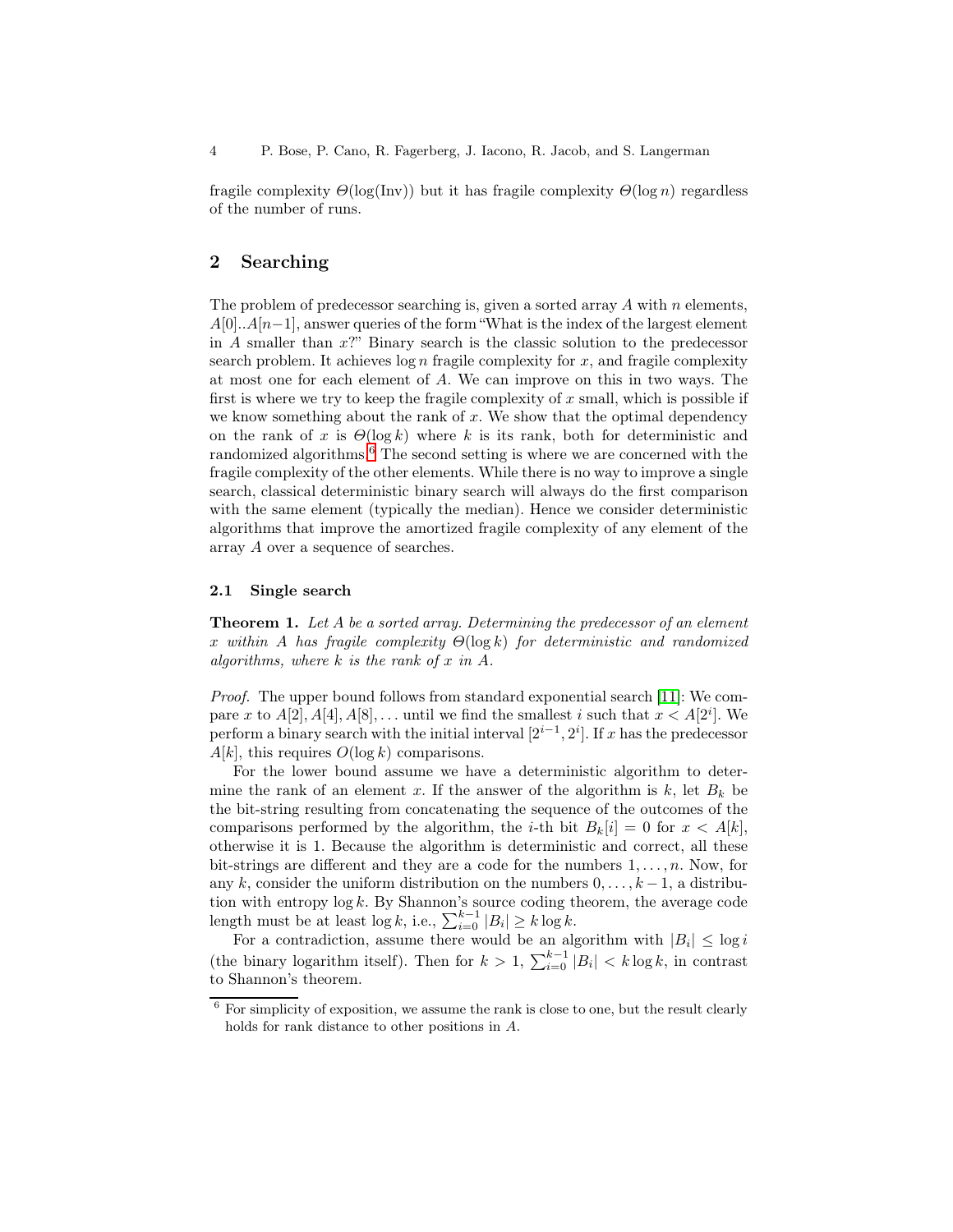The bound  $\sum_{i=0}^{k-1} |B_i| \ge k \log k$  also holds for randomized algorithms if the queries are drawn uniformly from  $[1, \ldots, k]$ , following Yao's principle: Any randomized algorithm can be understood as a collection of deterministic algorithms from which the 'real' algorithm is drawn according to some distribution. Now each deterministic algorithm has the lower bound, and the average number of comparisons of the randomized algorithm is a weighted average of these. Hence the lower bound also holds for randomized algorithms. ⊓⊔

### 2.2 Sequence of searches

As mentioned, in binary search, the median element of the array will be compared with every query element. Our goal here is to develop a search strategy so as to ensure that data far away from the query will only infrequently be involved in a comparison. Data close to the query must be queried more frequently. While we prove this formally in Theorem [3,](#page-6-0) it is easy to see that predecessor and successor of a query must be involved in comparisons with the query in order to answer the query correctly.

<span id="page-4-1"></span>Theorem 2. There is a search algorithm that for any sequence of predecessor searches  $x_1, x_2, \ldots, x_m$  in a sorted array A of size n the number of comparisons with any  $y \in A$  is  $O\left(\log n + \sum_{i=1}^m \frac{1}{d(x_i, y)}\right)$  where  $d(x, y)$  is the number of elements between x and y in A, inclusive. The runtime is  $O(\log n)$  per search and the structure uses  $O(n)$  bits of additional space.

Proof. We use the word interval to refer to a contiguous range of A; when we index an interval, we are indexing A relative to the start of the interval. Call an aligned interval I of A of rank i to be  $(A[k \cdot 2^i] \dots A[(k+1) \cdot 2^i])$  for some integer k, i.e., the aligned intervals of A are the dyadic intervals of A. There are  $O(n)$ aligned intervals of  $A$ , and for each aligned interval  $I$  of rank  $i$  we store an offset *I*.offset which is in the range  $[0, 2<sup>i</sup>)$ , and it is initialized to 0.

The predecessor search algorithm with query  $x$  is a variant of recursive binary search, where at each step an interval  $I_q$  of A is under consideration, and the initial recursive call considers the whole array A. Each recursive call proceeds as follows: Find the largest  $i$  such that there are at least three rank- $i$  aligned intervals in  $I_q$ , use  $I_m$  to denote the middle such interval (or an arbitrary non-extreme one if there are more than three), and we henceforth refer to this recursive call as a rank-i recursion. Compare  $I_m[I_m$  offset with x, and then increment  $I_m$  offset modulo  $2^i$ . Based on the result of the comparison, proceed recursively as in binary search. The intuition is by moving the offset with every comparison, this prevents a single element far from the search from being accessed too frequently. We note that the total space used by the offsets is  $O(n)$  words, which can be reduced to  $O(n)$  bits if the offsets are stored in a compact representation. First, several observations:

<span id="page-4-0"></span>1. In a rank-i recursion,  $I_q$  has size at least  $3 \cdot 2^i$  (since there must be at least three rank-*i*, size  $2^i$  aligned intervals in  $I_q$ ) and at most  $8 \cdot 2^i$ , the latter being true as if it was this size there would be three rank- $i + 1$  intervals in  $I_q$ , which would contradict  $I_m$  having rank i.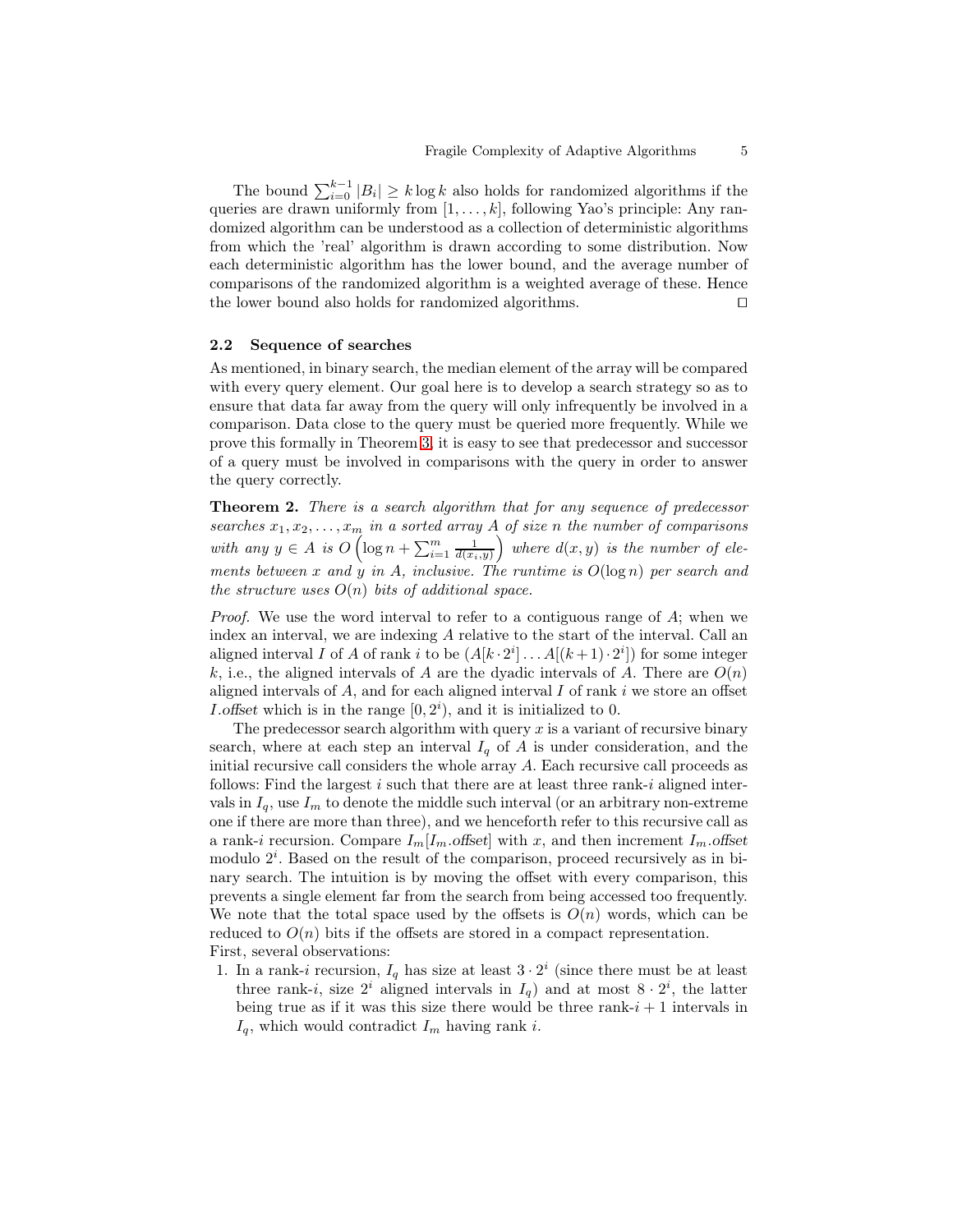- 6 P. Bose, P. Cano, R. Fagerberg, J. Iacono, R. Jacob, and S. Langerman
- 2. If  $I_q$  has size k then if there is a recursive call, it is called with an interval of size at most  $\frac{7}{8}k$ . This is true by virtue of  $I_m$  being rank-i aligned with at least one rank- $i$  aligned interval on either side of  $I_m$  in  $i.$  Since  $I_q$  has size at most  $8 \cdot 2^i$ , this guarantees an eighth of the elements of  $I_q$  will be removed from consideration as a result of the comparison in any recursive call.
- <span id="page-5-0"></span>3. From the previous two points, one can conclude that for a given rank  $i$ , during any search there are at most  $7$  recursions with of rank  $i$ . This is because after eight recursions any rank-i search will be reduced below the minimum for rank  $i: 8 \cdot 2^i \cdot \left(\frac{7}{8}\right)^8 < 3 \cdot 2^i$ .

For the analysis, we fix an arbitrary element  $y$  in  $A$  and use the potential method to analyse the comparisons involving y. Let  $\mathcal{I}_y = \{I_y^1, I_y^2, \ldots\}$  be the  $O(\log n)$  aligned intervals that contain y, numbered such that  $I_y^i$  has rank i. Element y will be assigned a potential relative to each aligned interval  $I_y^i \in \mathcal{I}_y$ which we will denote as  $\varphi_y(I_y^i)$ . Let  $t_y(I_y^i)$  be number of times  $I_y^i$  offset needs to be incremented before  $I_y^i[I_y^i$  offset = y, which is in the range  $[0, 2^i)$ . The potential relative to  $I_y^i$  is then defined as  $\varphi_y(I_y^i) := \frac{2^i - t_y(I_y^i)}{2^i}$  $\frac{\partial^i y(1,y)}{\partial x^i}$ , and the potential relative to  $y$  is defined to be the sum of the potentials relative to the intervals in  $\mathcal{I}_y$ :  $\varphi_y \coloneqq \sum_{I_y^i \in \mathcal{I}_y} \varphi_y(I_y^i)$ .

How does  $\varphi_y(I_y^i)$  change during a search? First, if there is no rank-*i* recursive call during the search to an interval containing y, it does not change as  $I_y^i$  offset is unchanged. Second, observe from point [3](#page-5-0) that a search can increase  $\varphi_y(I_y^i)$  by only  $\frac{7}{2^i}$ . Furthermore if y was involved in a comparison during a rank-i recursion, there will be a loss of  $1-\frac{1}{2^i}$  units of potential in  $\varphi_y(I_y^i)$  as the offset of  $I_y^i$  changes from 0 to  $2^i-1$ .

Following standard potential-based amortized analysis, the amortized number of comparisons involving  $\psi$  during a search is the actual number of comparisons (zero or one) plus the change in the potential  $\varphi_y$ . Let  $i_{\text{min}}$  be the smallest value of i for which there was a rank-i recursion that included y. As the maximum gain telescopes, the potential gain is at most  $\frac{14}{2^{i_{\min}}}$ , minus 1 if y was involved in a comparison. Thus the amortized number of comparisons with  $y$  in the search is at most  $\frac{14}{2^{i_{\min}}}$ .

Observe that if there was a rank-i recursion that included y, that  $d(x, y)$  is at most  $8 \cdot 2^i$  by point [1.](#page-4-0) This gives  $d(x, y) \leq 8 \cdot 2^i \leq 8 \cdot 2^{i_{\min}}$ . Thus the amortized cost can be restated as being at most  $\frac{14}{2^i \text{min}} \leq \frac{112}{d(x,y)}$ .

To complete the proof, the total number of comparisons involving  $y$  over a sequence of searches is the sum of the amortized costs plus any potential loss. As the potential  $\varphi_y$  is always nonnegative and at most  $\lceil \log n \rceil$  (1 for each  $\varphi_y(I_y^i)$ ), this gives the total cost as  $O\left(\log n + \sum_{i=1}^m \frac{1}{d(x_i, y)}\right)$ . ⊓⊔

Note that the above proof was designed for easy presentation and not an optimal constant. Also note that this theorem implies that if the sequence of searches is uniformly random, the expected fragility of all elements is  $O(\frac{\log n}{n})$ , which is asymptotically the best possible since random searches require  $\Omega(\log n)$ comparisons in expectation.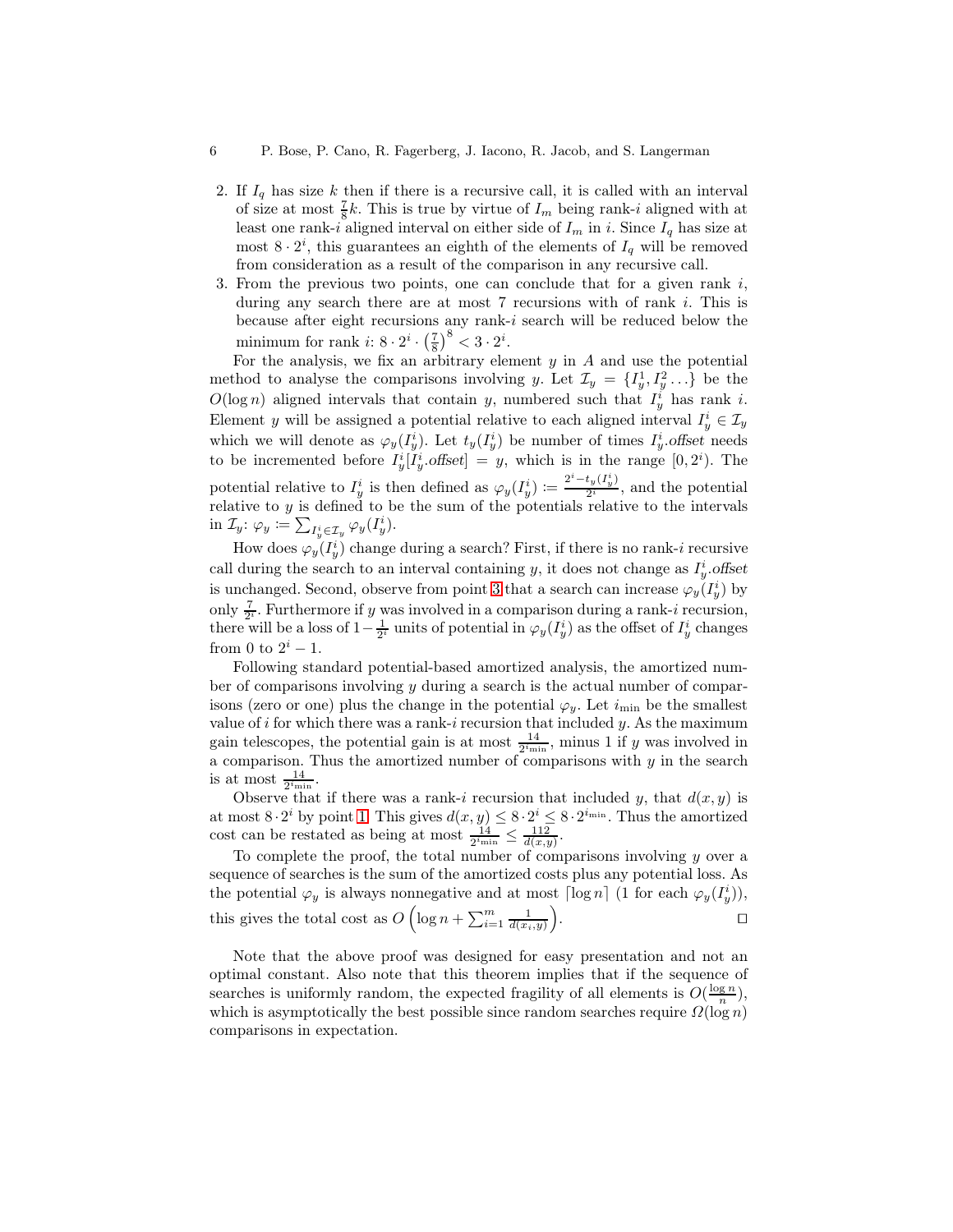### 2.3 Lower Bounds.

It is well-known that comparison-based searching requires  $\Omega(\log n)$  comparisons per search. In our method, taking a single search  $x_i$  summing over the upper bound on amortized cost of the number of comparisons with  $y, \frac{42}{d(x_i, y)}$ , for all y yields a harmonic series which sums to  $O(\log n)$ . But we can prove something stronger:

<span id="page-6-0"></span>**Theorem 3.** There is a constant c such that if a predecessor search algorithm has an amortized number of comparisons of  $f(d(x_i, y))$  for an arbitrary y for every sequence of predecessor searches  $x_1, x_2, \ldots, x_m$ , then  $\sum_{k=1}^p f(k) \geq c \log p$ for all  $p \leq n$ .

Proof. This can be seen by looking at a random sequence of predecessor searches for which the answers are uniform among  $A[0] \dots A[p-1]$ , if the theorem was false, similarly to the proof of Theorem [1,](#page-3-1) this would imply the ability to execute such a sequence in  $o(\log p)$  amortized time per operation. □

This shows that a flatter asymptotic tradeoff between  $d(x_i, y)$  and the amortized comparison cost is impossible; more comparisons are needed in the vicinity of the search than farther away. For example, a flat amortized number of comparisons of  $\frac{\log n}{n}$  for all elements would sum up to  $O(\log n)$  amortized comparisons over all elements, but yet would violate this theorem.

### 2.4 Extensions.

Here we discuss extensions to the search method above. We omit the proofs as they are simply more tedious variants of the above.

One can save the additional space used by the offsets of the intervals through the use of randomization. The offsets force each item in the interval to take its turn as the one to be compared with, instead one can pick an item at random from the interval. This can be further simplified into a binary search where at each step one simply picks a random element for the comparison amongst those (in the middle half) of the part of the array under consideration.

To allow for insertions and deletions, two approaches are possible. The first is to keep the same array-centric view and simply use the packed-memory array [14,24,25] to maintain the items in sorted order in the array. This will give rise to a cost of  $O(\log^2 n)$  time which is inherent in maintaining a dynamic collection of items ordered in an array [7] (but no additional fragility beyond searching for the item to insert or delete as these are structural changes). The second approach would be to use a balanced search tree such as a red-black tree [13]. This will reduce the insertion/deletion cost to  $O(\log n)$  but will cause the search cost to increase to  $O(\log^2 n)$  as it will take  $O(\log n)$  time to move to the item in each interval indicated by the offset, or to randomly choose an item in an interval. The intervals themselves would need to allow insertions and deletions, and would, in effect be defined by the subtrees of the red-back tree. It remains open whether there is a dynamic structure with the fragility results of Theorem [2](#page-4-1) where insertions and deletions can be done in  $O(\log n)$  time.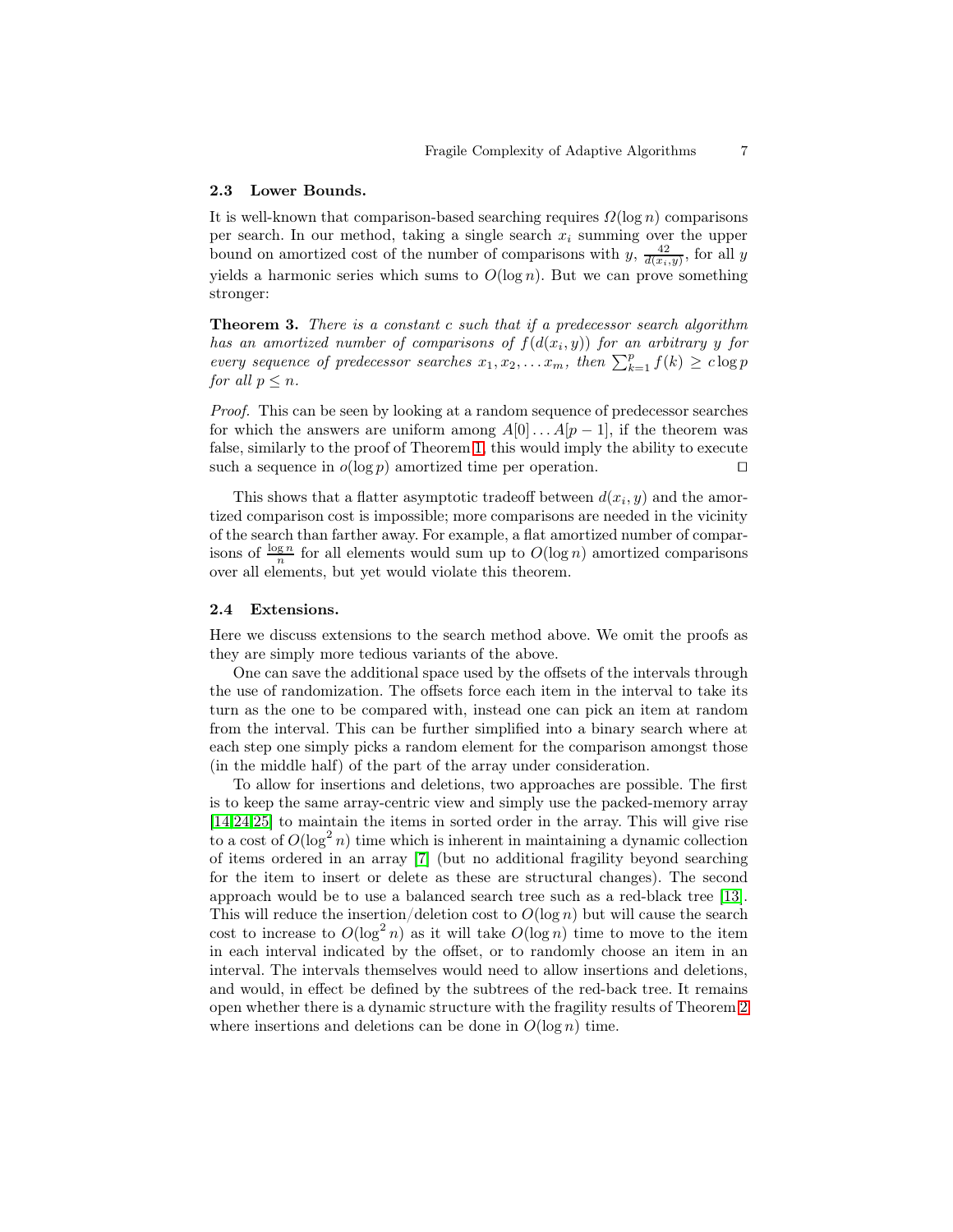8 P. Bose, P. Cano, R. Fagerberg, J. Iacono, R. Jacob, and S. Langerman

### 3 Selection

In this section we consider the problem of finding the k-th smallest element of an unsorted array. There is a randomized algorithm that selects the k-th smallest element with expected fragile complexity of  $O(\log \log n)$  for the selected element [\[1\]](#page-13-0). We consider the question if this complexity can be improved for small  $k$ . In this section we define a sampling method that, combined with the algo-rithm given in [\[1\]](#page-13-0), selects the k-th smallest element with expected  $O(\log \log k)$ comparisons.

Next, we define the filtering method RESET in a tail-recursive fashion. The idea of this procedure is the following: First, we build a random half size sample  $A_1$  from the input set X. Later, we continue recursively constructing a random half sample  $A_i$  from the previous sample  $A_{i-1}$  until we get a random sample  $A_{\ell}$  of size  $O(k + 1)$ . Once  $A_{\ell}$  is given, then a set  $A'_{\ell}$  of size  $O(k)$  is given for the previous recursive call. Using such set, a new subset  $A'_{\ell-1}$  is given from the previous sample  $A_{\ell-1}$  where its expected size is  $O(k)$ . This process continuous until a final subset  $\mathcal C$  is given from the input set X such that its expected size  $O(k)$  and it contains the k-th smallest element of X.

1: **procedure** RESET $(X, k)$  ⊳ Returns a small subset C of X that contains the k-th element 2: Let  $n = |X|$  and  $C = \emptyset$ 3: if  $k \geq \frac{n}{2}$  $\rhd$  The set has size  $O(k + 1)$ 4: Let  $A' = X$ 5: else ⊳ Recursively construct a sample of expected size  $O(k + 1)$ 6: Sample *A* uniformly at random from *X*,  $|A| = \frac{n}{2}$ 7: Let  $A' = \text{RESET}(A, k)$ 8: Choose the  $(k + 1)$ -th smallest element z from A' (by standard linear time selection) 9: Let  $\mathcal{C} = \{x \in X : x \leq z\}$ 10: return  $C$ 

In the following theorem we show that the combination of the RESET proce-dure and the randomized selection algorithm in [\[1\]](#page-13-0), results in expected  $O(\log \log k)$ comparisons for the selected element.

Theorem 4. Randomized selection is possible in expected fragile complexity  $O(\log \log k)$  in the selected element.

Proof. Let us show that the following procedure for selecting the k-th element in a set X with  $|X| = n$ , gives an expected fragile complexity  $O(\log \log k)$  in the k-th element:

If  $k > n^{\frac{1}{100}}$ , then let  $S' = X$ . If  $k \leq n^{\frac{1}{100}}$ , then sample uniformly at random S from X, where  $|S| = \frac{n}{k}$ . Let  $C = \text{RESET}(S, k)$  and select the  $k + 1$ -th smallest element z from C by standard linear time selection. Let  $S' = \{x \in X : x \leq z\}.$ Finally, apply to  $S'$  the randomized selection algorithm of  $[1]$ .

Let  $x_k$  denote the k-th smallest element in X and let  $f_k$  denote the fragile complexity of  $x_k$ . Note that if  $x_k \in S$ , then, before constructing  $S'$ ,  $f_k$  is given by the fragile complexity of  $x_k$  in  $RESET(S, k)$  plus  $O(|\mathcal{C}|)$  when finding the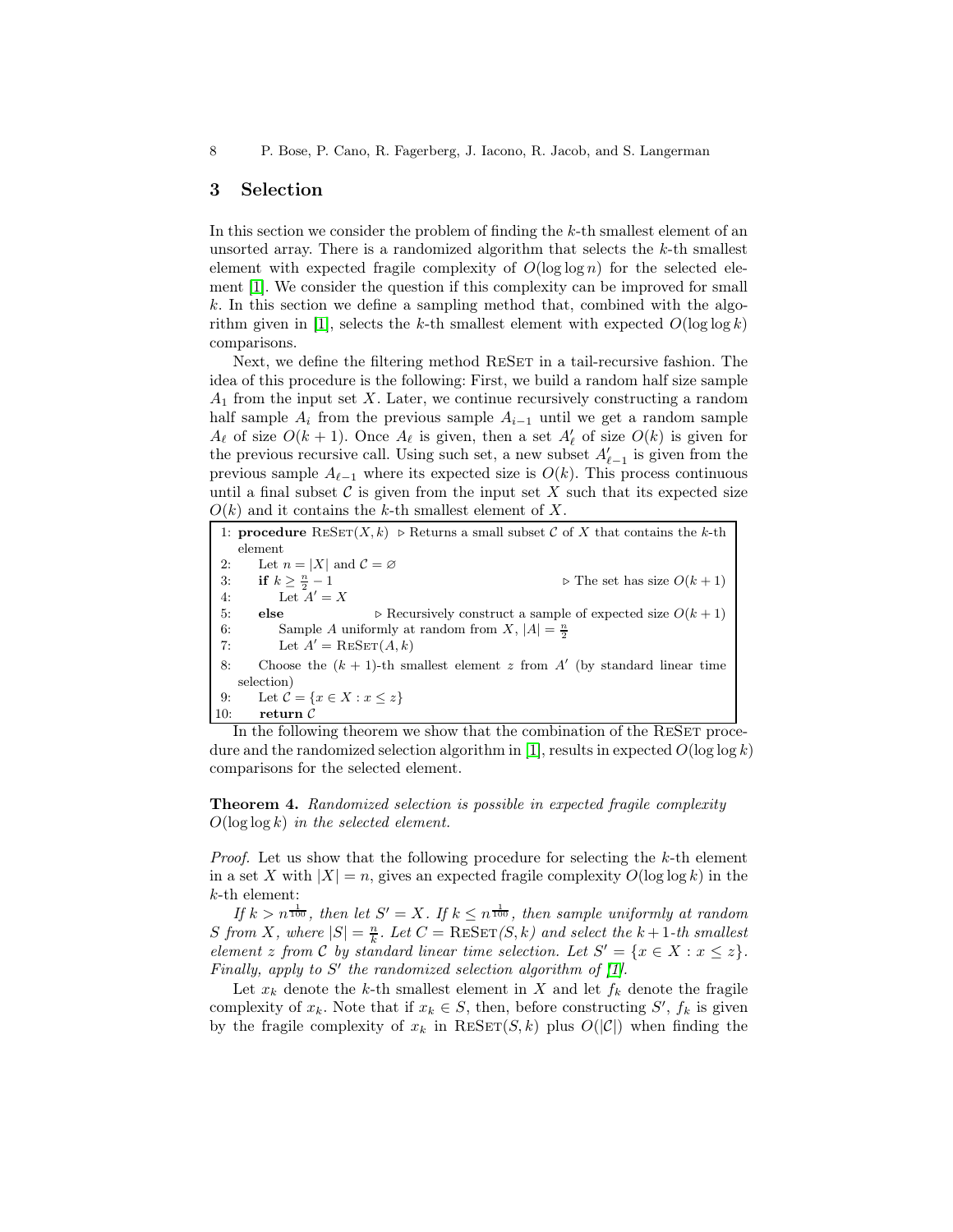$(k+1)$ -th smallest element in C. Otherwise,  $x_k$  is not compared until S' is constructed. On the other hand, recall that the expected  $f_k$  in the algorithm in [\[1\]](#page-13-0) is  $O(\log \log m)$  where m is the size of the input set. Hence, the expected  $f_k$  after selecting the  $k + 1$ -th element in C is 1 when creating S' plus the expected  $f_k$ in the randomized selection algorithm in [\[1\]](#page-13-0) that is  $\sum_{|S'|} O(\log \log |S'|) \mathbb{P}[|S'|] =$  $\mathbb{E}[O(\log \log |S'|)]$ . Thus,  $\mathbb{E}[f_k] = (\mathbb{E}[f_k \text{ in } \text{RESET}|x_k \in S] + \mathbb{E}[|C|]) \mathbb{P}[x_k \in S] +$  $0\mathbb{P}[x_k \notin S] + 1 + \mathbb{E}[O(\log \log |S'|)].$  Since the logarithm is a concave function,  $\mathbb{E}[O(\log \log |S'|)] \leq O(\log \log (\mathbb{E}[|S'|]))$ . Therefore, if we prove that: (i) the expected fragile complexity of  $x_k$  before creating  $S'$  is  $O(1)$  and (ii)  $\mathbb{E}[|S'|] = c' k^c$ for some constants c and c'. Then, we obtain that  $\mathbb{E}[f_k] \leq O(1) + 1 + O(c \log \log k +$  $log c'$  =  $O(log log k)$ , as desired. In order to prove (i) and (ii) we consider 2 cases: (1)  $k > n^{\frac{1}{100}}$ , (2)  $k \leq n^{\frac{1}{100}}$ .

Case 1)  $S' = X$  and it makes no previous comparisons in any element, proving (i). In addition, S' has size less than  $k^{100}$ . Thus, (ii) holds.

Case 2) S is a sample of X with size  $\frac{n}{k}$  and  $S' = \text{RESET}(S, k)$ .

First, let us show (i). If  $x_k \notin S$ , then there are no previous comparisons. Hence, the expected fragile complexity of  $x_k$  before constructing  $S'$  is given by  $(\mathbb{E}[f_k \text{ in } \text{RESET}|x_k \in S'] + \mathbb{E}[|C|]) \mathbb{P}[x_k \in S] + 0.$  Since S is an uniform random sample with size  $\frac{n}{k}$ ,  $\mathbb{P}[x_k \in S] = \frac{1}{k}$ , it suffices to show that  $\mathbb{E}[f_k \text{ in } \text{Res}\text{EFT}|x_k \in S]$  $S'$  +  $\mathbb{E}[\mathcal{C}] = O(k)$ , which gives an expectation of  $O(k)\frac{1}{k} = O(1)$ , proving (i). So, let us show that  $\mathbb{E}[f_k \text{ in } \text{RESET}|x_k \in S'] + \mathbb{E}[|\mathcal{C}|] = O(k)$ . Let  $A_0 = S$  and let  $A_1$  be the sample of  $A_0$  when passing through line 6 in RESET. Similarly, denote by  $A_i$  to the sample of  $A_{i-1}$  in the *i*-th recursive call of RESET and let  $A'_i = \text{RESET}(A_i, k)$ . Note that by definition  $A'_0 = C$ . Let  $\ell + 1$  be the number of recursive calls in  $\text{RESET}(S, k)$ .

Since  $A_i$  is a uniform random sample of size  $\frac{|A_{i-1}|}{2}$  for all  $i \geq 1$ ,  $\mathbb{P}[x \in$  $A_i|x \in A_{i-1}| = 2^{-1}$  and  $\mathbb{P}[x \in A_i | x \notin A_{i-1}] = 0$ . Hence,  $\mathbb{P}[x_k \in A_i] = \mathbb{P}[x_k \in A_i]$  $\bigcap_{i=0}^{i} A_i$  = 2<sup>-i</sup>. Note that the number of comparisons of  $x_k$  in RESET is given by the number of times  $x_k$  is compared in lines 8 and 9. Thus, for each *i*-th recursive call: if  $x_k \in A_i$ , then  $x_k$  is compared once in line 9; and if  $x_k \in A_i \cap A'_i$ , then  $x_k$  is compared at most  $|A'_i|$  times in line 8. Otherwise,  $x_k$  is not compared in that and the next iterations. Thus,  $\mathbb{E}[f_k \text{ in } \text{Res} \text{E}[x_k \in S'] + \mathbb{E}[|C|] \leq \sum_{i=0}^{\ell} (1 +$  $\mathbb{E}[|A'_i|] \mathbb{P}[x_k \in A_i] = \sum_{i=0}^{\ell} 2^{-i} (1 + \mathbb{E}[|A'_i|]) \le 2(1 + \mathbb{E}[|A'_i|]).$  Let us compute  $\mathbb{E}[|A'_i|]$ . Since the  $(\ell+1)$ -th iteration  $\text{RESET}(A_{\ell}, k)$  passes through the if in line 3, there is no new sample from  $A_{\ell}$ . Thus,  $A'_{\ell}$  is given by the  $k+1$  smallest elements of  $A_{\ell}$ . Therefore,  $\mathbb{E}[|A'_{\ell}|] = k+1$  Denote by  $a'^{i}_{j}$  to the j-th smallest element of  $A'_{i}$ . For the case of  $0 \le i < \ell$ , we have  $A'_i = \{x \in A_{i+1} : x \le a'^{i+1}_{k+1}\}$ . Hence,  $\mathbb{E}[|A'_i|] =$  $\mathbb{E}[|\{x \in A_{i+1} : x \le a'^{i+1}_{k+1}\}|] = \mathbb{E}[|\{x \in A_{i+1} : x \le a'^{i+1}_{1}]\}|] + \sum_{j=1}^{k} \mathbb{E}[|\{x \in A_{j+1} : x \le a'^{i+1}_{j}]\}|]$  $A_{i+1}: a_{j-1}^{\prime i+1} < x \le a_j^{\prime i+1}$ ] $\}$   $\le \sum_{j=1}^{k+1} \sum_{t=1}^{\infty} t 2^{-1} (2^{-(t-1)}) = 2(k+1)$ . Therefore,  $\mathbb{E}[f_k \text{ in } \text{Res} \text{ETr}|x_k \in S'] + \mathbb{E}[|C|] = \sum_{i=0}^{\ell} 2^{-i} (1 + \mathbb{E}[|A'_i|]) \leq 2 + 2 \mathbb{E}[|A'_i|] = O(k)$ proving (i). Finally, let us show (ii): For simplicity, let  $c_j$  denote the j-th smallest element of C. Then,  $\mathbb{E}[|S'|] = \mathbb{E}[|\{x \in X : x \le c_1\}|] + \sum_{j=1}^k \mathbb{E}[|\{x \in X : c_j \le x \le c_j\}|]$  $c_{j+1}\}\| \leq \sum_{j=1}^{k+1} \sum_{j=0}^{\infty} jk^{-1}(1-k^{-1})^{j-1} = k(k+1) = O(k^2)$ , proving (ii).  $\Box$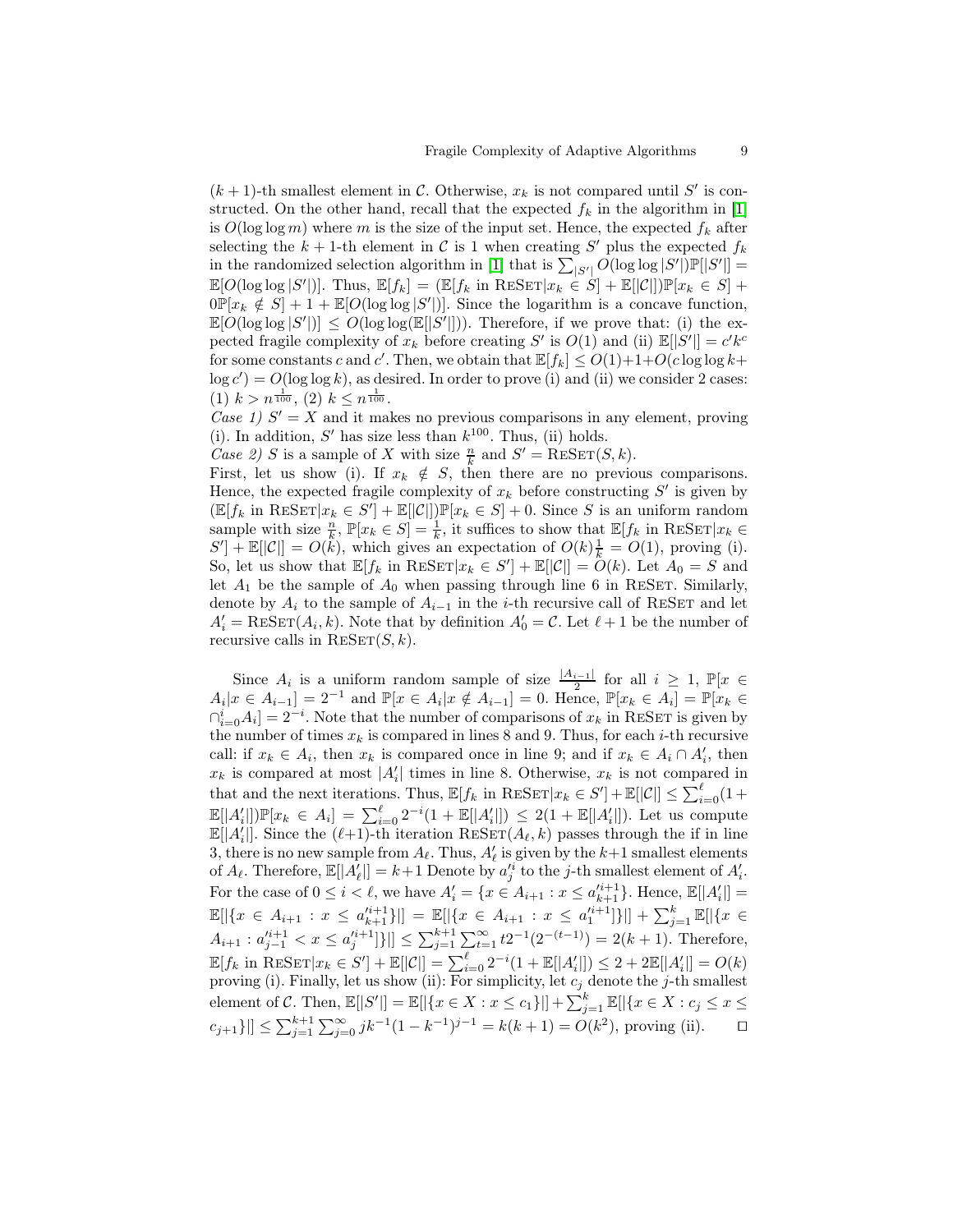10 P. Bose, P. Cano, R. Fagerberg, J. Iacono, R. Jacob, and S. Langerman

### 4 Sorting

When the input is known to have some amount of existing order, sorting can be done faster than  $\Theta(n \log n)$ . Quantifying the amount of existing order is traditionally done using measures of disorder [10], of which Inv and Runs are two classic examples.[7](#page-9-0) A sorting algorithm is adaptive to a measure of disorder if it is faster for inputs with a smaller value of the measure. For the above measures, run times of  $O(n \log(\text{Inv}/n))$  and  $O(n \log(\text{Runs}))$  can be achieved. These results are best possible for comparison-based sorting, by standard informationtheoretic arguments based on the number of different inputs having a given maximal value of the measure.

The fact [\[3](#page-13-3)[,1\]](#page-13-0) that we can sort all inputs in  $\Theta(n \log n)$  time and  $\Theta(\log n)$ fragile complexity can be viewed as being able to distribute the necessary comparisons evenly among the elements such that each element takes part in at most  $\Theta(\log n)$  comparisons. Given the running times for adaptive sorting stated above, it is natural to ask if for an input with a given value of Inv or Runs we are able to sort in a way that distributes the necessary comparisons evenly among the elements, i.e., in a way such that each element takes part in at most  $O(\log(\text{Inv}))$ or  $O(\log(Runs))$  comparisons, respectively. In short, can we sort in fragile complexity  $O(\log(\text{Inv}))$  and  $O(\log(\text{Runs}))$ ? Or more generally, what problems can we solve with fragile complexity adaptive to Inv and Runs? In this section, we study the fragile complexity of deterministic algorithms for MINIMUM, MEDIAN, and Sorting and essentially resolve their adaptivity to Inv and Runs.

### **Theorem 5.** MINIMUM has fragile complexity  $\Theta(\log(Runs)))$ .

*Proof.* For the upper bound: identify the runs in  $O(1)$  fragile complexity by a scan of the input. Then, use a tournament on the heads of the runs since the minimum is the minimum of the heads of the runs. For the lower bound: apply the logarithmic lower bound for Minimum [\[1\]](#page-13-0) on the heads of the runs. ⊓⊔

**Theorem 6.** SORTING has fragile complexity  $\Theta(\log n)$ , no matter what value of Runs is assumed for the input.

Proof. The upper bound follows from general sorting. For the lower bound: the input consisting of a run R of length  $n-1$  and one more element x has Runs = 2, but  $\log n$  comparisons on x can be forced by an adversary before the position of x in R is determined.  $□$ 

### **Theorem 7.** MEDIAN has fragile complexity  $O(\log(Runs) + \log \log n)$ .

*Proof.* Assume that  $4 \cdot \text{Runs} \cdot \log n < n/2$ , since otherwise the claimed fragile complexity is  $O(\log n)$  for which we already have a median algorithm [\[1\]](#page-13-0). Consider the rank space  $[1, n]$  (i.e., the indices of the input elements in the total

<span id="page-9-0"></span><sup>7</sup> The measure Inv is defined as the total number of inversions in the input, where each of the  $\binom{n}{2}$  pairs of elements constitute an inversion if the elements of the pair appear in the wrong order. The measure Runs is defined as the number of runs in the input, where a run is a maximal consecutive ascending subsequence.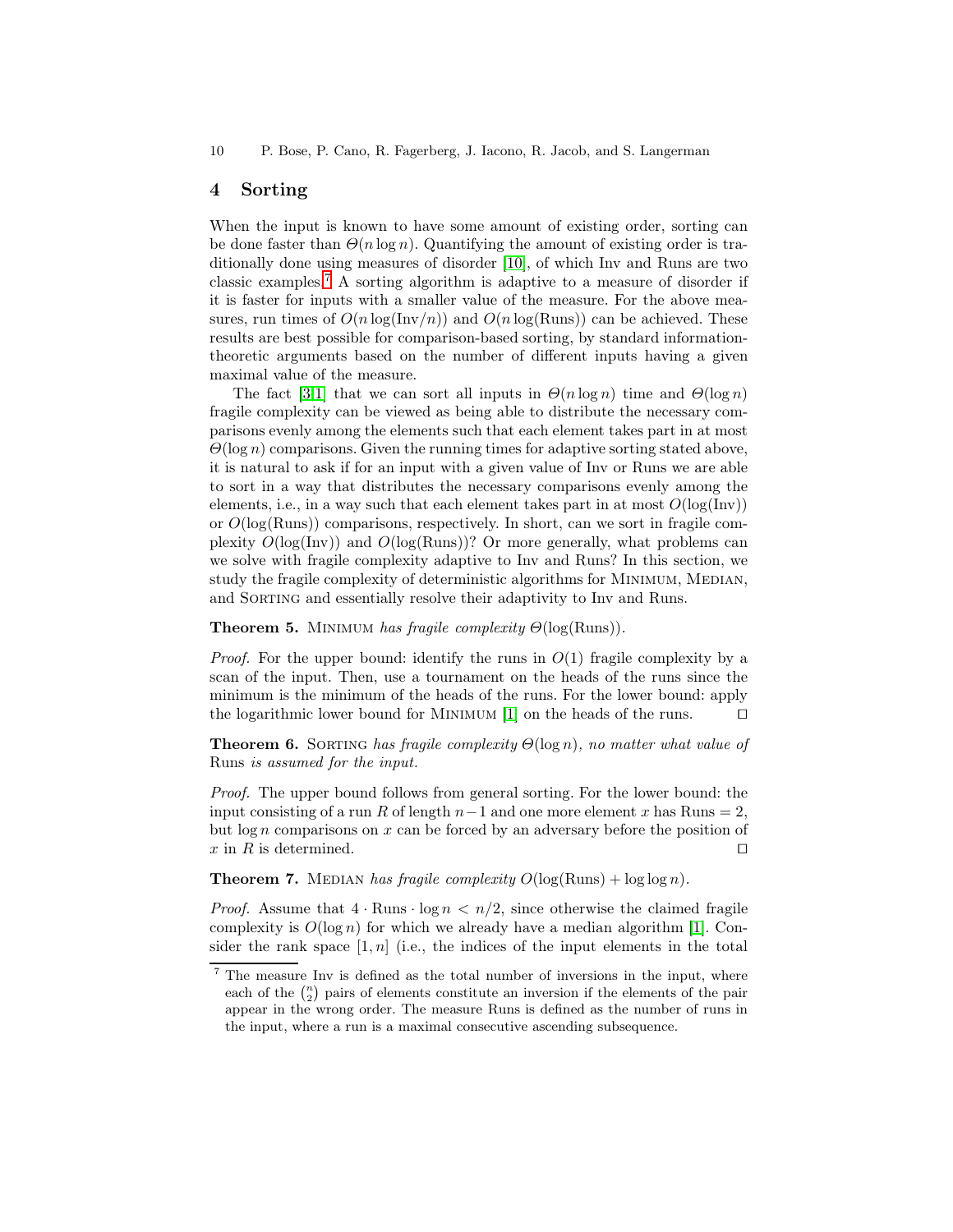sorted order) of the input elements and consider the rank interval  $[a, b]$  around the median defined by  $a = n/2 - 4 \cdot \text{Runs} \cdot \log n$  and  $b = n/2 + 4 \cdot \text{Runs} \cdot \log n$ . In each step of the algorithm, elements are removed in two ways: type A removals and type B removals. A removal of type A is a balanced removal, where a number of elements with ranks in  $[1, a-1]$  are removed and the same number of elements with ranks in  $[b+1, n]$  are removed. The key behind the type A removal is that the median element of the set prior to the removal is the same as the median of the set after the removal, if the median prior to the removal has a rank in  $[a, b]$ .

A removal of type B is a removal of elements with arbitrary rank. However, the total number of elements removed by type B removals is at most  $7 \cdot \text{Runs} \cdot \log n$ during the entire run of the algorithm. Hence, repeated use of type A and type B removals will maintain the invariant that the median of the remaining elements has a rank in  $[a, b]$ .

We now outline the details of the algorithm. The first step is to identify all the runs in  $O(1)$  fragile complexity by a scan. A run will be considered *short* if the run consists of fewer than  $7 \cdot \log n$  elements and it will be considered long otherwise. A step of the algorithm proceeds by first performing a type B removal followed by a type A removal. A type B removal consists of removing all short runs that are present. The short runs that are removed will be reconsidered again at the end once the number of elements under consideration by the algorithm is less than  $64 \cdot \text{Runs} \cdot \log n$ .

Once a type B removal step is completed, only long runs remain under consideration. We now describe a type A removal step. Note that a long run may become short after a type A removal step, in which case it will be removed as part of the next type B removal step. Each run can become short (and be removed by a type B removal) only once, hence the total number of elements removed by type B removals will be at most  $7 \cdot \text{Runs} \cdot \log n$ , as claimed.

In the following, let  $N$  denote the elements under consideration just before a type A removal (i.e., the elements of the remaining long runs), and let  $N = |\mathcal{N}|$ . The algorithm stops when  $N \leq 64 \cdot \text{Runs} \cdot \log n$ .

To execute the type A removal step, the algorithm divides each long run  $R$ into blocks of length  $\log n$ . The blocks of a run are partitioned by a *partitioning* block. The partitioning block has the property that there are at least  $|R|/7$ elements of  $R$  whose values are less than the values in the partitioning block and at least  $5|R|/7$  elements of R whose value are greater than the elements in the partitioning block. One element  $x_R$  is selected from the partitioning block. We will refer to this element as a *partitioning* element. These partitioning elements are then sorted into increasing order, which incurs a cost of  $O(log(Runs))$  fragile complexity on each of the partitioning elements. The runs are then arranged in the same order as their partitioning elements. Label this sequence of runs as  $R_1, R_2, \ldots, R_k$ , and let t be the largest index such that  $\sum_{i=1}^{t-1} |R_i| < N/8$ .

Since the partitioning element  $x_{R_t}$  is smaller than all the elements in the blocks with values greater than their respective partitioning blocks in  $R_t, R_{t+1}$ ,  $\ldots, R_k$ , we have that  $x_{R_t}$  is smaller than  $(7/8)(5N/7) = 5N/8$  of the remaining elements. Hence in rank it is at least  $N/8$  below the median of the remaining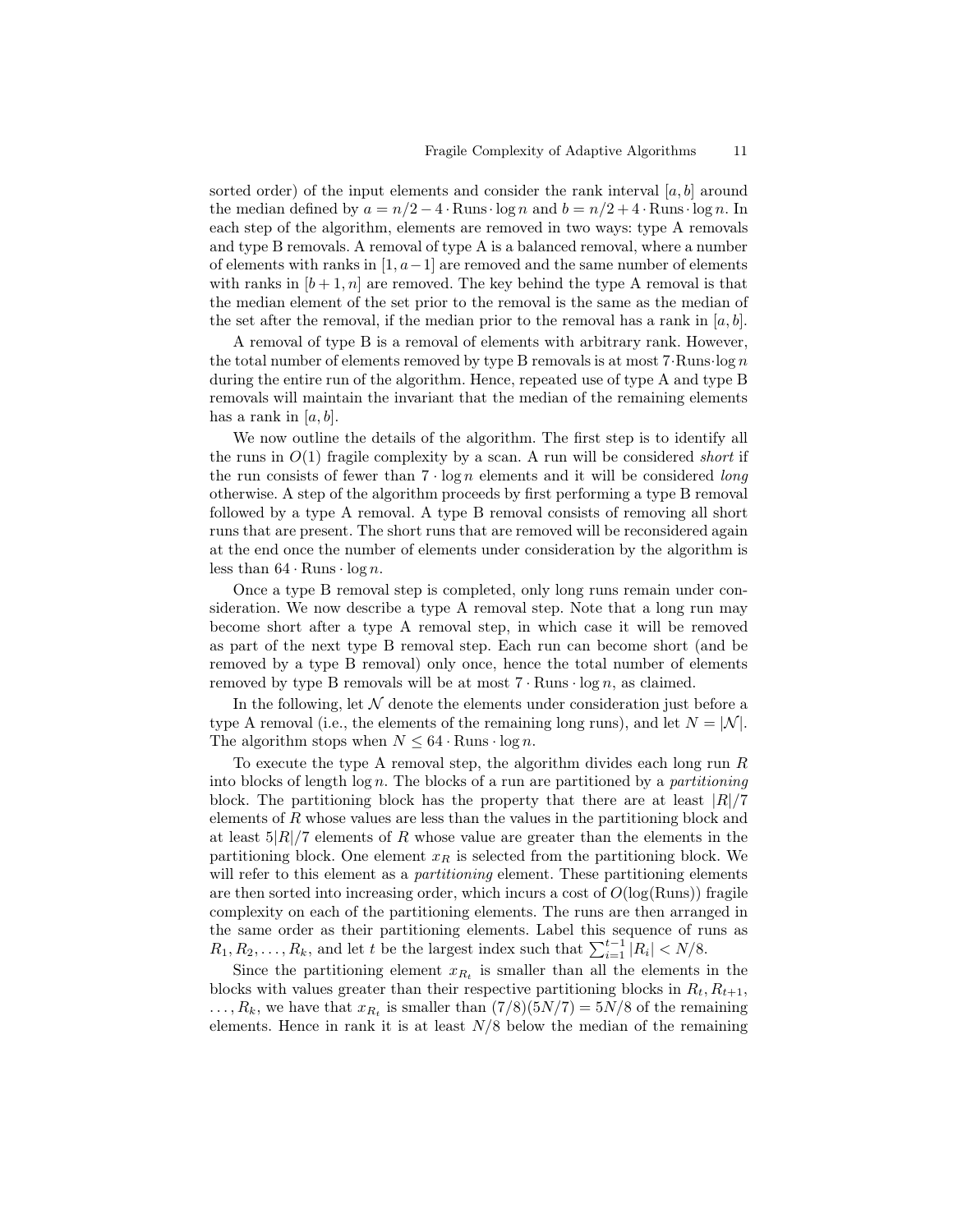elements. By the invariant on the position in rank space of this median and the fact that  $N > 64 \cdot \text{Runs} \cdot \log n$ , we note that  $x_{R_t}$  has a rank below a. We also note that all the elements below the partitioning blocks in  $R_1, R_2, \ldots, R_t$  have value less than  $x_{R_t}$ . This constitutes at least  $(1/8)(N/7) = N/56$  elements in N with rank below  $a$ . Therefore, we can remove  $N/56$  elements with rank below  $a$ . In a similar manner, we can find at least  $N/56$  elements in  $N$  with rank above b. Removal of these  $2N/56 = N/28$  elements in N constitutes a type A removal step.

Since the number of elements under consideration, i.e. N, decreases by a constant factor at each step, the algorithm performs  $O(\log n)$  type A and type B removal steps before we have  $N \leq 64 \cdot \text{Runs} \cdot \log n$ . Since each block under consideration in a type A removal step has size  $\log n$ , we can guarantee that each element in a partitioning block only needs to be selected as a partitioning element  $O(1)$  times. This implies that a total cost of  $O(\log(Runs))$  fragile complexity is incurred on each element once we have that  $N\leq 64\cdot \mathrm{Runs}\cdot \log n.$ 

We now describe the final step of the algorithm. At this point, the algorithm combines the last  $N$  elements with all the short runs removed during its execution up to this point, forming the set  $S$ . This set is the original elements subjected to a series of type A removals, each of which are balanced and outside the rank interval [a, b]. Hence, the median of S is the global median. As  $|S| = O(R$ uns·log n), we can find this median in  $O(\log(Runs \cdot \log n)) = O(\log(Runs) + \log \log n)$  fragile complexity [\[1\]](#page-13-0), which dominates the total fragile complexity of the algorithm.

We note that for Runs  $= 2$ , we can improve the above result to  $O(1)$  fragile complexity as follows. Let the two runs be  $R_1$  and  $R_2$ , with  $|R_1| \leq |R_2|$ . Compare their middle elements x and y and assume  $x \leq y$ . Then the elements in the first half of  $R_1$  are below  $n/2$  other elements, and hence are below the median. Similarly, the elements in the last half of  $R_2$  are above the median. Hence, we can remove  $|R_1|/2$  elements on each side of the median by removing that many elements from one end of each run. The median of the remaining elements is equal to the global median. By recursion, we in  $\log |R_1|$  steps end up with  $R_1$ reduced to constant length. Then  $O(1)$  comparisons with the center area of  $R_2$ will find the median. Because both runs lose elements in each recursive step, both  $x$  and  $y$  will be new elements each time. The total fragile complexity of the algorithm is therefore  $O(1)$ . □

### **Theorem 8.** MINIMUM has fragile complexity  $\Theta(\log(\text{Inv}))$ .

*Proof.* Lower bound: For any k, consider the instances composed of  $\sqrt{k}$  elements in random order followed by  $n - \sqrt{k}$  larger elements in sorted order. These instances have Inv  $\leq k$ . Finding the minimum is equal to finding the minimum on the first  $\sqrt{k}$  elements, which has a lower bound [\[1\]](#page-13-0) of log  $\sqrt{k} = \Omega(\log k)$  on its fragile complexity.

For the upper bound, we will remove a subset I of size  $O(\text{Inv})$  which leaves a single sorted run R. We can find the mininum in I in  $O(log(Inv))$  fragile complexity by a tournament tree, which can then be compared to the head of  $R$ for the final answer.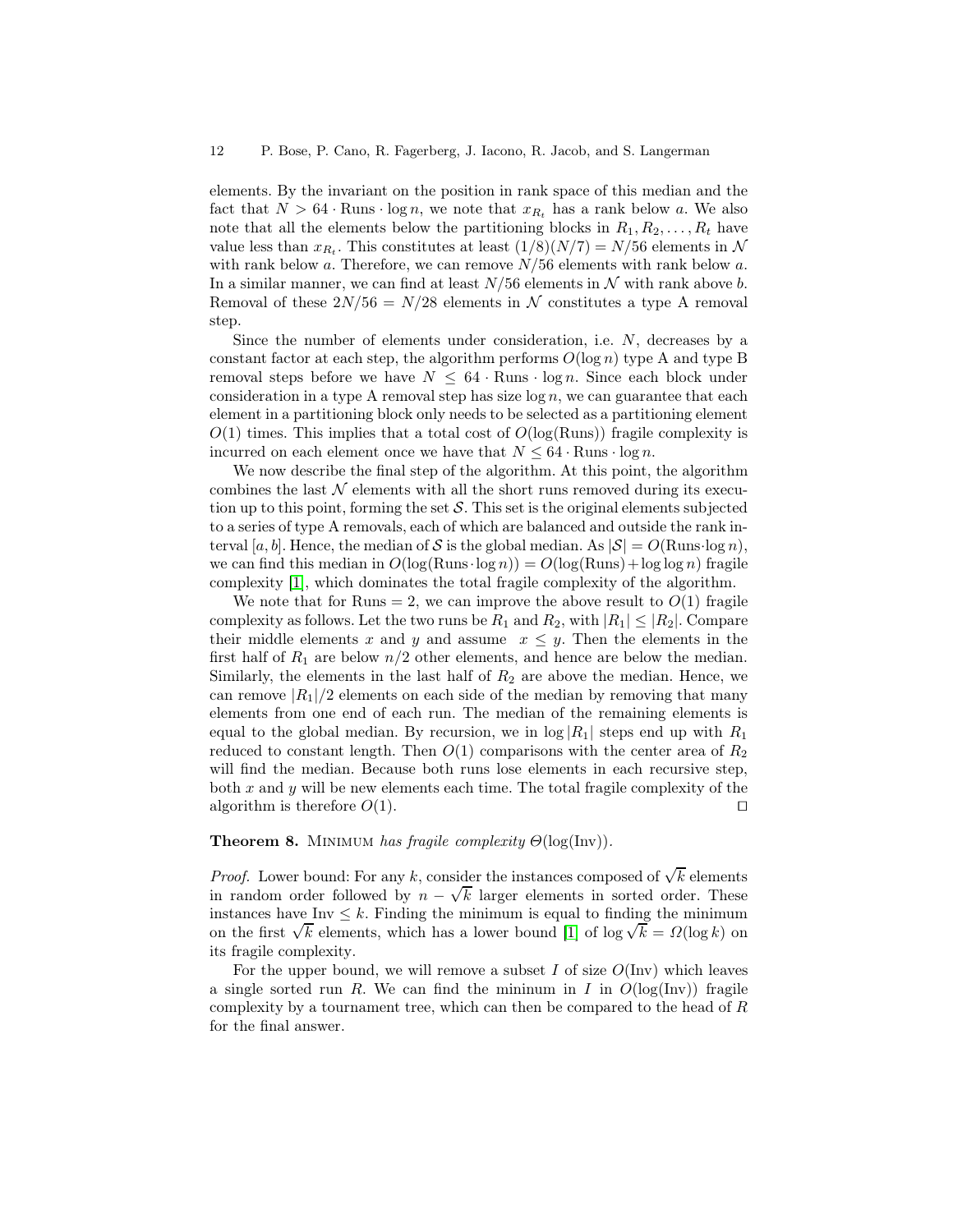We find I and R in  $O(1)$  fragile complexity during a scan of the input as follows, using  $R$  as a stack. For each new element  $e$  scanned, we compare it to the current top element f of R. If e is larger, we push e to the top of R. If e is smaller, it forms an inversion with f, and we include  $e$  in I. We also put a mark on f. If an element on the stack gets two marks, we pop it, include it in  $I$ , remove one of its marks (which will account for its inclusion in  $I$ ) and move the second mark to the new top element  $f'$  of R. If  $f'$  now has two marks, this process continues until an element with only a single mark is created (or the stack gets empty). An element is compared with exactly one element residing earlier in the input (when the element is scanned). To count comparisons with elements residing later in the input, call such a comparison large or small, depending on whether the other element is larger or smaller. It is easy to see that elements on the stack always have between zero and one marks, that an element with zero marks has participated in one large comparison, and that an element with one mark has either participated in at most two larger comparisons or one smaller comparison. Hence, the fragile complexity of the process is  $O(1)$ . By the accounting scheme, I is no larger than Inv plus the number of marks, which is also at most Inv.  $\Box$ 

#### **Theorem 9.** MEDIAN has fragile complexity  $\Theta(\log(\text{Inv}))$ .

*Proof.* As MEDIAN solves MINIMUM via padding with n elements of value  $-\infty$ , the lower bound follows from the lower bound on Minimum. For the upper bound, find  $R$  and  $I$  as in the upper bound for MINIMUM, sort  $I$  in fragile complexity  $O(\log(\text{Inv}))$  and use the algorithm for MEDIAN for Runs = 2. □

### **Theorem 10.** SORTING has fragile complexity  $\Theta(\log(\text{Inv}))$ .

Proof. The lower bound follows from the lower bound on MINIMUM. For the upper bound, find  $R$  and  $I$  as in the upper bound for MINIMUM and let each element recall its position in the input. Divide the sorted sequence  $R$  into contiguous blocks of size |I| and let  $R_i$  be the set of i'th elements of all blocks. With the *i*'th element of I we perform an exponential search on  $R_i$ , starting from the block where the element's position in the input is. If the search moves a distance  $k$ , the element from  $I$  participated in at least  $k$  inversions in the input, so  $k \leq$  Inv and hence the incurred fragile complexity for the element is  $O(\log k) = O(\log(\ln n))$ . A fragile complexity of  $O(1)$  is incurred on the elements of  $R$ , as each  $R_i$  is used once. After this, each element from  $I$  knows its position in R within a window of size  $|I|$ . If the window of an element and a block overlaps, we call the element and the block associated. Each block of R is associated with at most  $|I| = O(\text{Inv})$  elements, and each element is associated with at most two blocks. For each block in turn, we now sort its associated elements and merge them into the block (except for tail elements overlapping the next block). The sorting incurs  $O(log(Inv))$  fragile complexity, as does the merging if we use exponential merging [\[1\]](#page-13-0). We remove all inserted elements from any association with the next block. Then we continue with the next block. ⊓⊔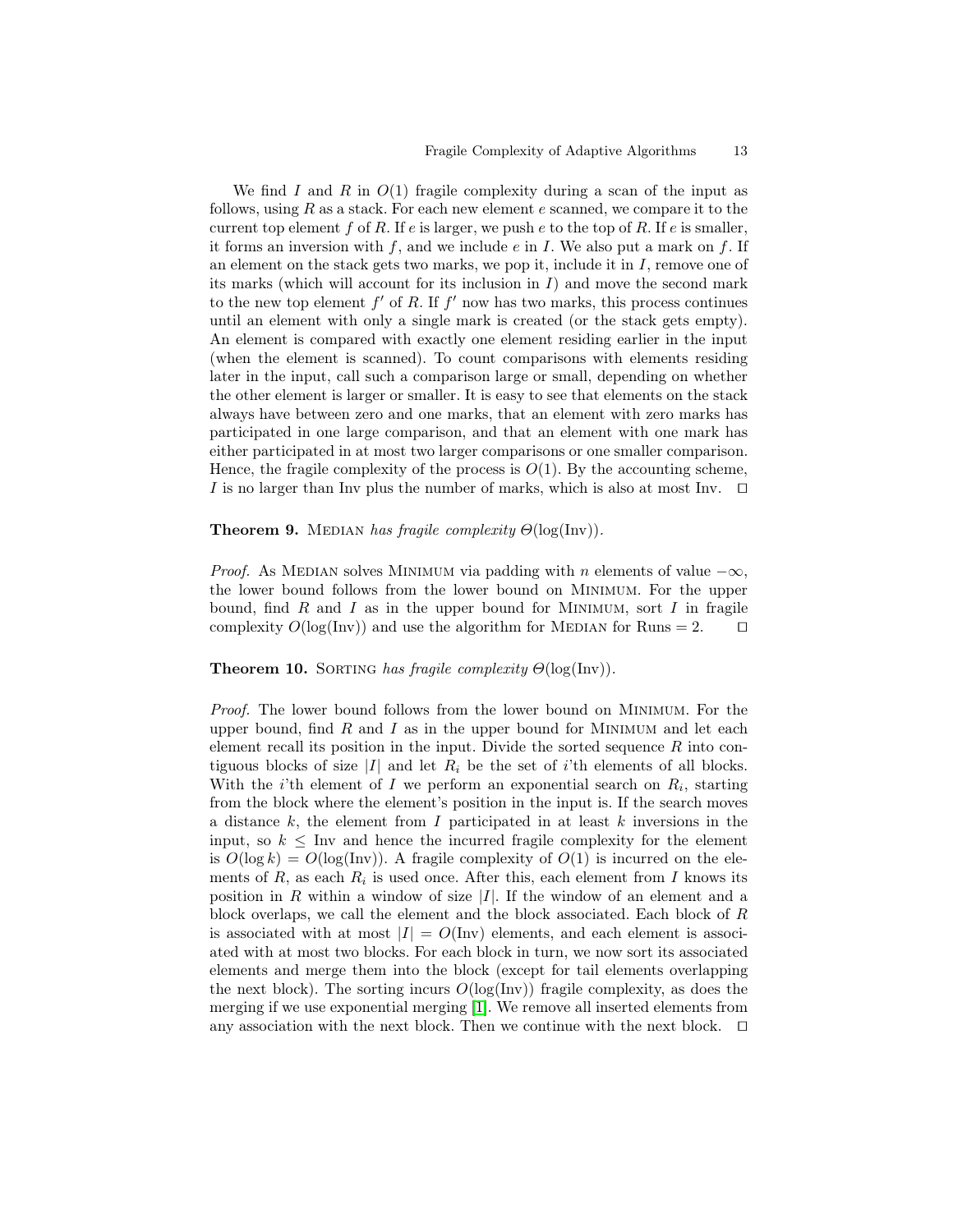Acknowledgements. This material is based upon work performed while attending AlgoPARC Workshop on Parallel Algorithms and Data Structures at the University of Hawaii at Manoa, in part supported by the National Science Foundation under Grant No. CCF-1930579. We thank Timothy Chan and Qizheng He for their ideas improving the randomized selection algorithm. P.B was partially supported by NSERC. P.C and J.I. were supported by F.R.S.-FNRS under Grant no MISU F 6001 1. R.F. was partially supported by the Independent Research Fund Denmark, Natural Sciences, grant DFF-7014-00041. J.I. was supported by NSF grant CCF-1533564. S.L. is Directeur de Recherches du F.R.S.-FNRS.

### References

- <span id="page-13-0"></span>1. Afshani, P., Fagerberg, R., Hammer, D., Jacob, R., Kostitsyna, I., Meyer, U., Penschuck, M., Sitchinava, N.: Fragile complexity of comparison-based algorithms. In: Bender, M.A., Svensson, O., Herman, G. (eds.) 27th Annual European Symposium on Algorithms, ESA 2019, September 9-11, 2019, Munich/Garching, Germany. LIPIcs, vol. 144, pp. 2:1–2:19. Schloss Dagstuhl - Leibniz-Zentrum für Informatik (2019)
- <span id="page-13-2"></span>2. Ajtai, M., Komlós, J., Szemerédi, E.: An O(n log n) sorting network. In: Proceedings of the 15th Symposium on Theory of Computation. pp. 1–9. STOC '83, ACM (1983)
- <span id="page-13-4"></span><span id="page-13-3"></span>3. Ajtai, M., Komlós, J., Szemerédi, E.: Sorting in c log n parallel steps. Combinatorica 3(1), 1–19 (Mar 1983)
- 4. Alekseev, V.E.: Sorting algorithms with minimum memory. Kibernetika 5(5), 99– 103 (1969)
- <span id="page-13-1"></span>5. Batcher, K.E.: Sorting networks and their applications. Proceedings of AFIPS Spring Joint Computer Conference pp. 307–314 (1968)
- <span id="page-13-5"></span>6. Brodal, G.S., Pinotti, M.C.: Comparator networks for binary heap construction. In: Proc. 6th Scandinavian Workshop on Algorithm Theory, LNCS, vol. 1432, pp. 158–168. Springer Verlag, Berlin (1998)
- 7. Bulánek, J., Koucký, M., Saks, M.E.: Tight lower bounds for the online labeling problem. SIAM J. Comput. 44(6), 1765–1797 (2015)
- 8. Chvátal, V.: Lecture notes on the new AKS sorting network. Tech. Rep. DCS-TR-294, Department of Computer Science, Rutgers University, New Brunswick, NJ (1992, October)
- 9. Dowd, M., Perl, Y., Rudolph, L., Saks, M.: The periodic balanced sorting network. J. ACM 36(4), 738–757 (1989, October)
- 10. Estivill-Castro, V., Wood, D.: A survey of adaptive sorting algorithms. ACM Comput. Surv. 24(4), 441–476 (1992)
- 11. Fredman, M.L.: Two applications of a probabilistic search technique: Sorting  $x +$ y and building balanced search trees. In: Rounds, W.C., Martin, N., Carlyle, J.W., Harrison, M.A. (eds.) Proceedings of the 7th Annual ACM Symposium on Theory of Computing, May 5-7, 1975, Albuquerque, New Mexico, USA. pp. 240–244. ACM (1975)
- 12. Goodrich, M.T.: Zig-zag sort: a simple deterministic data-oblivious sorting algorithm running in  $O(n \log n)$  time. In: Shmoys, D.B. (ed.) STOC'14. pp. 684–693. ACM (2014)